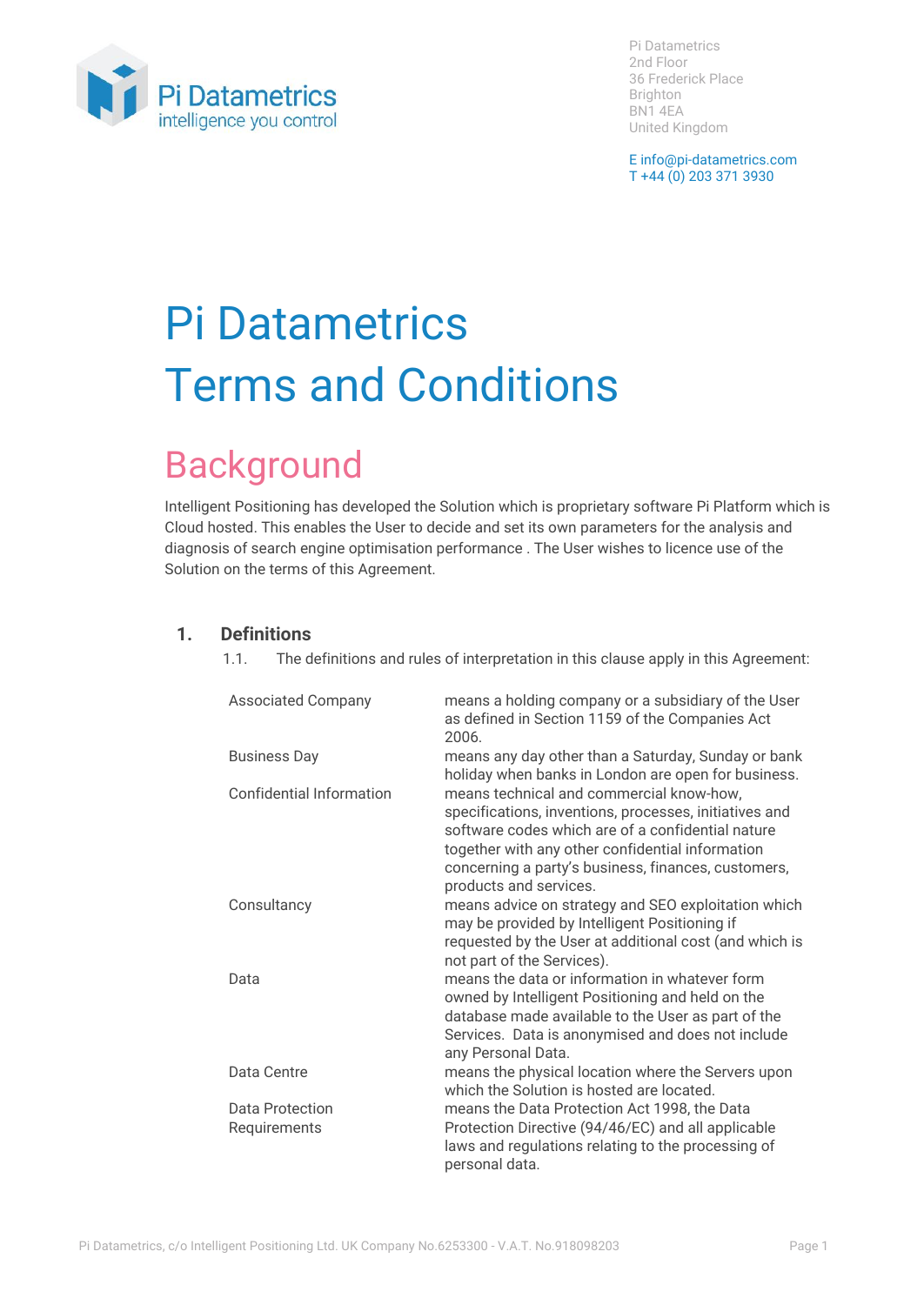| <b>Derived Data</b>                          | means any Data Manipulated to such a degree that it<br>cannot be identified as originating or deriving directly<br>from the Data or the Services and cannot be<br>reverse-engineered such that it can be so identified.                                                                                                                                                                                                                                                                                                                                                                                                                     |
|----------------------------------------------|---------------------------------------------------------------------------------------------------------------------------------------------------------------------------------------------------------------------------------------------------------------------------------------------------------------------------------------------------------------------------------------------------------------------------------------------------------------------------------------------------------------------------------------------------------------------------------------------------------------------------------------------|
| <b>Effective Date</b>                        | means the start date of this Agreement.                                                                                                                                                                                                                                                                                                                                                                                                                                                                                                                                                                                                     |
| <b>Intellectual Property Rights</b><br>(IPR) | means all patents, rights to inventions, copyright and<br>related rights, trade marks, service marks, trade,<br>business and domain names, rights in trade get-up,<br>rights in designs, rights in computer software,<br>database rights, semi-conductor topography rights,<br>moral rights, rights in confidential information<br>(including know-how and trade secrets) and any other<br>intellectual property rights, whether registered or<br>unregistered and including all applications for and<br>renewals or extensions of such rights, and all similar<br>or equivalent rights or forms of protection in any part<br>of the world. |
| Manipulate                                   | means to combine or aggregate the Data with other<br>data or information or to adapt the Data.                                                                                                                                                                                                                                                                                                                                                                                                                                                                                                                                              |
| <b>Manipulated Data</b>                      | means any Data which has been Manipulated.<br>Manipulated Data includes any Derived Data.                                                                                                                                                                                                                                                                                                                                                                                                                                                                                                                                                   |
| Personal Data                                | means Personal Data as defined by the Data<br>Protection Act 1998.                                                                                                                                                                                                                                                                                                                                                                                                                                                                                                                                                                          |
| the Purpose                                  | means the use of the Solution and the Data for<br>search engine optimisation.                                                                                                                                                                                                                                                                                                                                                                                                                                                                                                                                                               |
| the Servers                                  | means Intelligent Positioning Servers located at the<br>Data Centre upon which the Solution is hosted.                                                                                                                                                                                                                                                                                                                                                                                                                                                                                                                                      |
| the Services                                 | means the Services (including the Support) to provide<br>the Solution details of which are set out in clause 2.                                                                                                                                                                                                                                                                                                                                                                                                                                                                                                                             |
| <b>SEO</b>                                   | means Search Engine Optimisation.                                                                                                                                                                                                                                                                                                                                                                                                                                                                                                                                                                                                           |
| the Solution                                 | means the Intelligent Positioning software known as<br>Pi Platform use of which is licensed to the User on<br>the terms of this Agreement.                                                                                                                                                                                                                                                                                                                                                                                                                                                                                                  |
| Support                                      | means maintenance and Support for the Solution<br>details of which are set out in Schedule 2.                                                                                                                                                                                                                                                                                                                                                                                                                                                                                                                                               |
| the Term                                     | means the Term of this Agreement referred to in<br>clause 7 and specified in Schedule 1.                                                                                                                                                                                                                                                                                                                                                                                                                                                                                                                                                    |
| Update                                       | means any updates, improvements and fixes of the<br>Solution issued by Intelligent Positioning periodically.                                                                                                                                                                                                                                                                                                                                                                                                                                                                                                                                |
| User                                         | means any employee of the Customer authorised by<br>the Customer to access and use the Services, using<br>his own unique identifier provided by the Supplier.                                                                                                                                                                                                                                                                                                                                                                                                                                                                               |

#### **2. Services**

- 2.1. Intelligent Positioning shall provide the Services under the terms of this Agreement which comprise:
	- 2.1.1. Hosting the Solution on the Servers.
		- 2.1.1.1. Configuring the Solution for unique use by the User.
		- 2.1.1.2. Licensing use of the Solution by the User.
		- 2.1.1.3. Training, technical assistance and provision of Support in relation to the Solution.
	- 2.1.2. If the User requires additional Consultancy it shall notify Intelligent Positioning and Intelligent Positioning will provide a proposal and cost estimate for such Consultancy for agreement.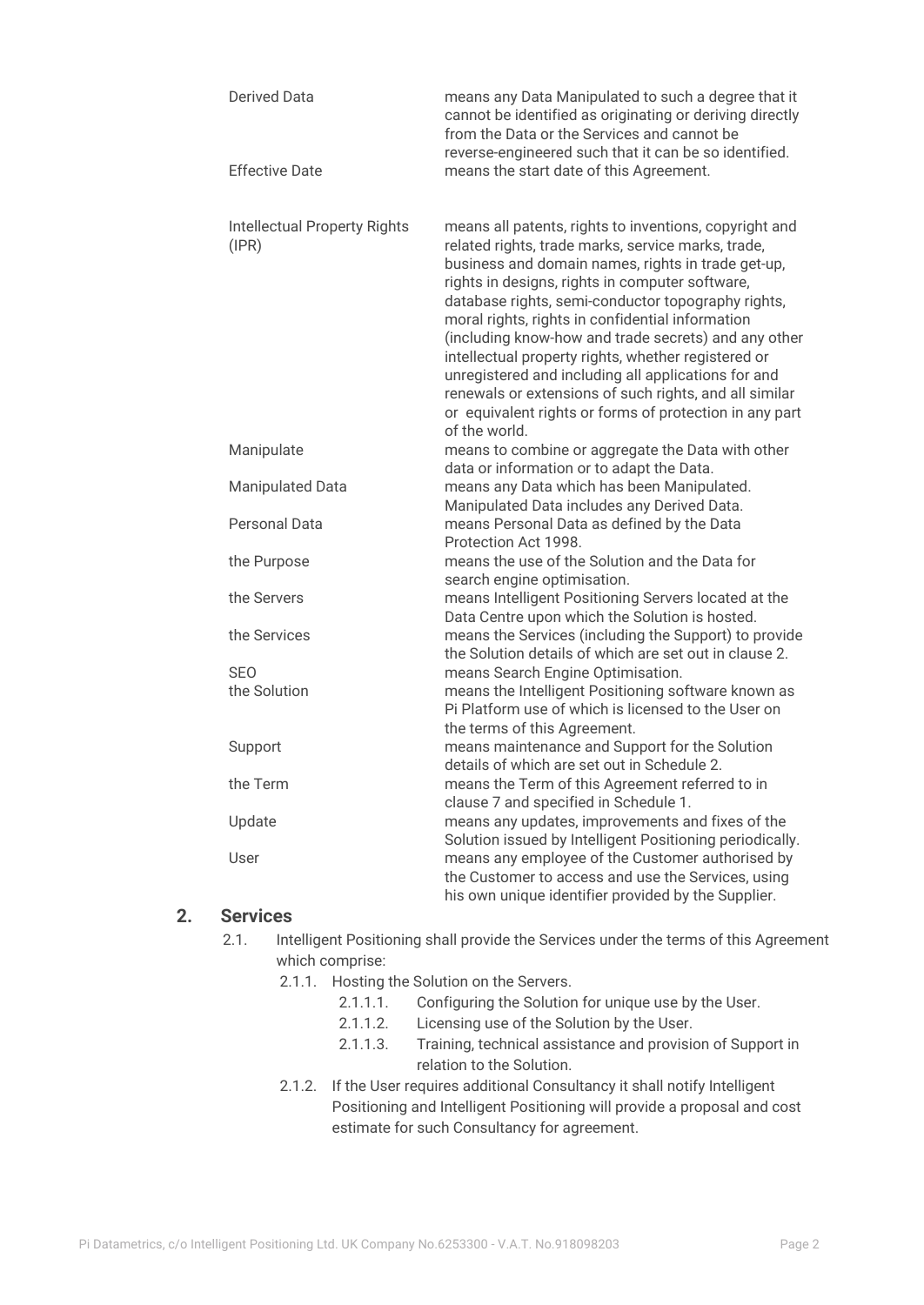# **3. Solution Licence**

- 3.1. In consideration of the charges paid by the User, Intelligent Positioning grants to the User a non-exclusive licence for the Term to use the Solution.
- 3.2. There is no limit on the number of users who may access the Solution but all users must be employees of the User (or of an Associated Company of the User) and must use the User's primary domain name and email address.
- 3.3. The User may not sub-licence, assign or novate the benefit or burden of this licence or deal with it in any way without the prior written consent of Intelligent Positioning.
- 3.4. The User may configure and personalise the Solution to meet its requirements. Amongst other matters the User may decide upon and set:
	- 3.4.1. Targets for SEO achievement.
	- 3.4.2. Assessment of SEO scores in relation to competitors.
	- 3.4.3. Different access levels for different levels of users.
	- 3.4.4. Email alert parameters.
	- 3.4.5. Different communities within the User organisation.
- 3.5. Configuration of the Solution is included within the cost of the Services in accordance with clause 2.1.2. Consultancy as to strategy is outside the definition of the Services provided under this Agreement and will be charged for separately if requested in accordance with clause 2.2.

## **4. Database Licence**

- 4.1. Intelligent Positioning grants to the User a non-exclusive licence for the Purpose only during the Term to:
	- 4.1.1. Access, view and Manipulate Data and create Derived Data.
	- 4.1.2. Store the Data and Manipulated Data on the Solution.
	- 4.1.3. Use the Data in relation to the Purpose.
- 4.2. The User shall not redistribute the Services or the Data or allow any third party to have the benefit of the Services or the Data.

# **5. Updates**

- 5.1. As part of the Services, Intelligent Positioning will Update the Solution regularly when maintenance releases are made available. Intelligent Positioning will ensure that Updates:
- 5.2. Are configured for the User's Use; and
- 5.3. Do not adversely affect the existing facilities or functions of the Solution.
- 5.4. Where Intelligent Positioning release an update of the Solution with additional functionality, the User is entitled to access and use such functionality.
- 5.5. Training for new releases can be provided on request via support quota allocated in an Order Form

# **6. Intelligent Positioning's Obligations**

- 6.1. Intelligent Positioning will undertake the Services with reasonable skill and care using professionally trained staff with appropriate qualifications.
- 6.2. Intelligent Positioning will maintain industry and its own best practices for the supply of the Services but does not warrant that the operation of the Solution will be uninterrupted or error free.
- 6.3. Intelligent Positioning will use commercially reasonable endeavours to make the Solution available 24 hours a day 7 days a week except for:-
	- 6.3.1. Planned maintenance carried outside of the normal business hours of 09.00 – 17.30 Monday to Friday. Where possible, Intelligent Positioning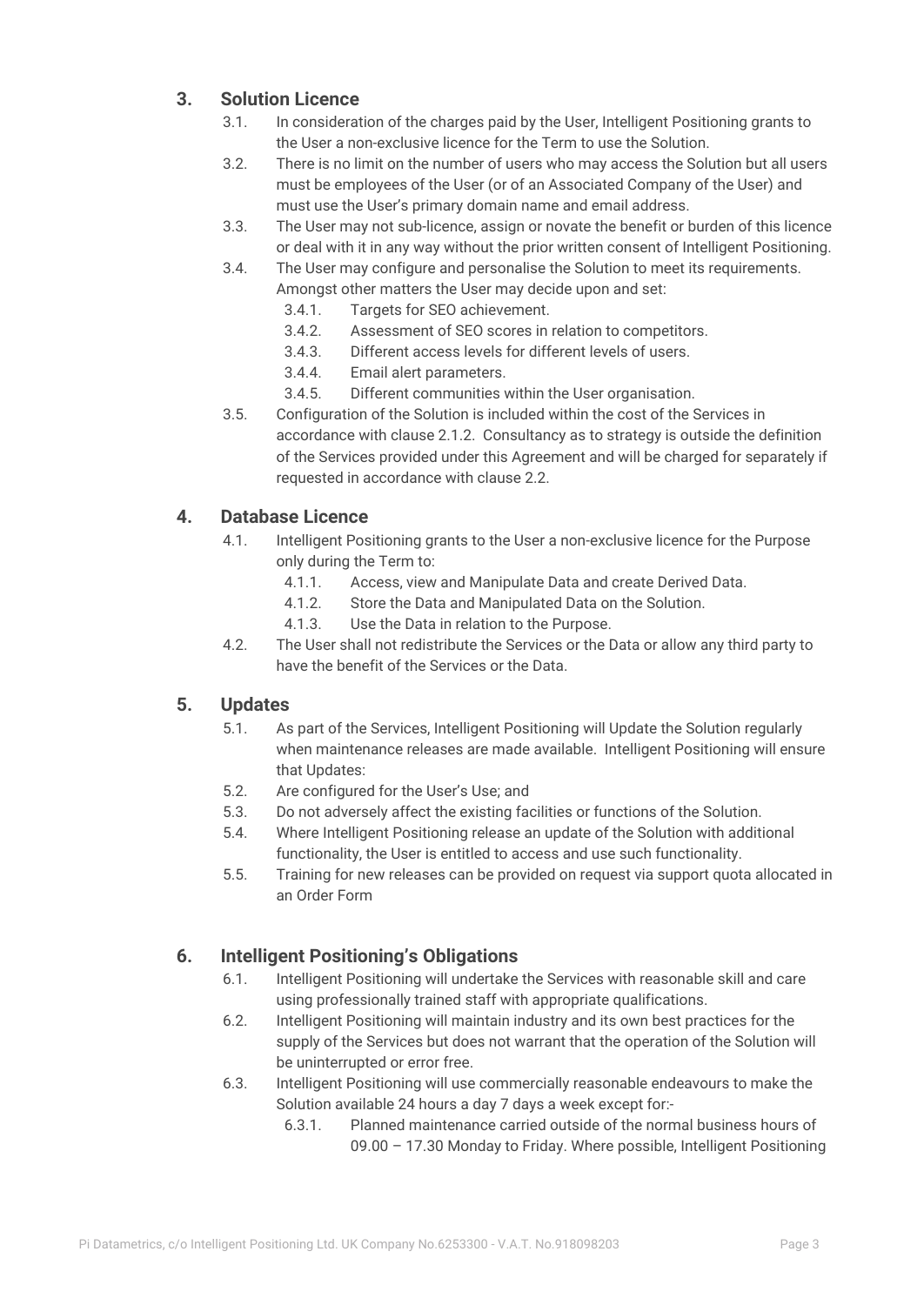will provide the User with at least 4 hours advance notice of any planned maintenance.

- 6.3.2. Planned maintenance carried out within normal business hours, provided that the User has been given no less than 48 hours notice.
- 6.4. Intelligent Positioning will as part of the Services and at no extra cost to the User provide the User with Support during normal business hours. Details of standard Support are set out in Pi Platform Support SLA
- 6.5. Intelligent Positioning will provide Training in accordance with the prices and other details set out in the Order Form. It is a requirement that the User undertakes at least the Minimum Training stated in the Order Form. Further training is available as required at the daily rate specified.
- 6.6. Intelligent Positioning will not access, store, distribute or transmit to the Solution any viruses or any material that is unlawful, harmful, threatening, defamatory, obscene, infringing, harassing or racially or ethnically offensive.

#### **7. User's Obligations**

- 7.1. The User is responsible for ensuring that it has the technical capability and functionality in relation to its web browser infrastructure to ensure that it can benefit fully from the use of the Solution. The User will need to check Intelligent Positioning's website as to recommendations as to compatibility of different web browsers: <http://www.pi-datametrics.com/support/technical-requirements/> Failure to do so may affect Intelligent Positioning's ability to provide the Services.
- 7.2. The User shall use all reasonable endeavours to prevent any unauthorised access to or use of the Services and in the event of any such unauthorised access or use it will promptly notify Intelligent Positioning.
- 7.3. There is no limit to the number of individual Users who may access the Solution, but the User must ensure that all Users are employees of the User's company (or of an Associated Company) and access the Solution from the User's primary domain name and email address.

# **8. Term, Charges and Payment**

- 8.1. This Agreement shall commence on the Effective Date and shall continue for the Term stated on the related Order Form. At the Expiry Date at the end of the Term this Agreement shall continue until either party serves written notice of intention to terminate on the other party giving no less than 60 days notice of termination. This does not affect the ability of either party to terminate in accordance with the provisions of clause 13 if appropriate.
- 8.2. All amounts and fees stated in this Agreement are exclusive of Value Added Tax which shall be added to Intelligent Positioning's invoices at the current rate at the time of invoicing.
- 8.3. Intelligent Positioning's invoices are due and payable 30 days after the invoice date. If Intelligent Positioning has not received payment in 5 days after the due date:
- 8.4. Intelligent Positioning shall be under no obligation to provide the Services whilst the invoice remains unpaid; and
- 8.5. Interest will accrue on such unpaid invoice from the date it became overdue, until payment, at the current rate payable under the Late Payment of Commercial Debts (Interest) Act 1998.

#### **9. Personal Data**

9.1. The User confirms that for the purposes of the Data Protection requirements and other relevant legislation the User is the Data Controller in respect of any Personal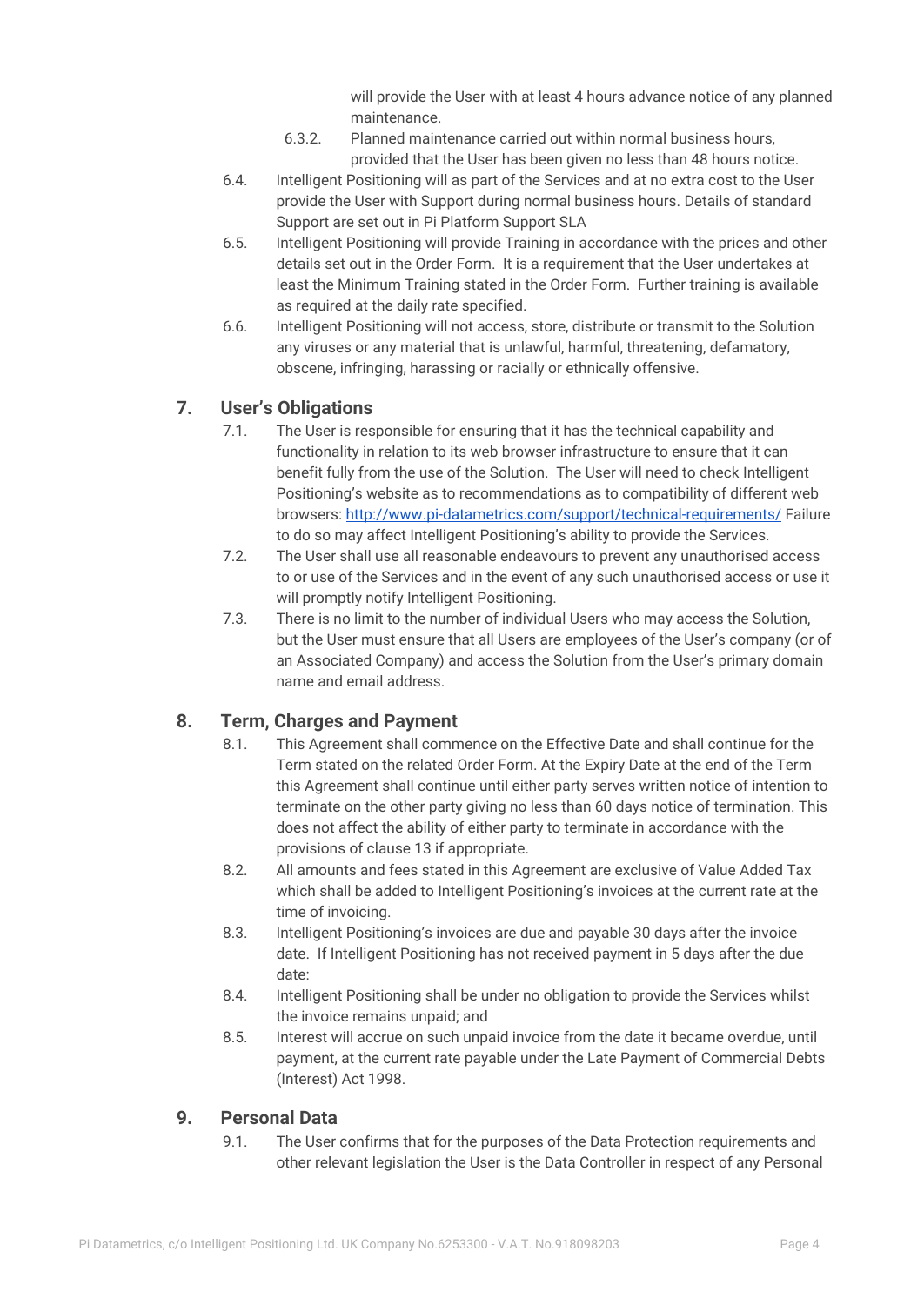Data obtained or supplied for processing by use of the Solution. The Services must be used in conjunction with a unique ID (which may include user names, passwords etc) supplied by Intelligent Positioning to the User, which the User must keep safe and confidential. You are responsible for all use of the Service made using such ID.

# **10. Intellectual Property Rights**

- 10.1. The User acknowledges that:
	- All intellectual property rights in the Data and the Solution are the property of Intelligent Positioning.
	- It shall have no rights in or to the Data or the Solution other than the right to use them in accordance with the terms of this Agreement.
- 10.2. The User will own all Intellectual Property Rights in information that the User submits to the Service relating to the configuring of the Solution for unique use by the User.
- 10.3. Intelligent Positioning own all Intellectual Property Rights in all other data included in the Service, and in the Service itself. We grant the User a licence to use the results provided to the User using the Service for their own business purposes.

#### **11. Confidentiality**

- 11.1. Except to the extent set out in this clause or where disclosure is expressly permitted, each party shall treat the other party's Confidential Information as confidential and not disclose the other party's Confidential Information.
- 11.2. Intelligent Positioning may disclose the User's Confidential Information to Intelligent Positioning personnel directly involved in the provision of the Services and who need to know the information. Intelligent Positioning shall ensure that each of its personnel are aware of and comply with the confidentiality obligation.

#### **12. Indemnity**

- 12.1. The User shall defend and indemnify Intelligent Positioning against claims, actions, proceedings, losses, damages, expenses and costs (including without limitation court costs and reasonable legal fees) arising out of or in connection with the User's use of the Solution or the Services.
- 12.2. Intelligent Positioning shall defend and indemnify the User against any claim that any software or Data forming part of the Solution infringe any valid third party intellectual property right including copyright or database right, and shall indemnify the User for any amounts awarded against the User in judgment or settlement of such claims, provided that:
	- 12.2.1. Intelligent Positioning is given prompt notice of any such claim;
	- 12.2.2. The User provides reasonable co-operation to Intelligent Positioning in the defence and settlement of such claim, at Intelligent Positioning's expense; and
	- 12.2.3. Intelligent Positioning is given sole authority to defend or settle the claim.
- 12.3. In the defence or settlement of the claim, Intelligent Positioning may obtain for the User the right to continue using the relevant software or Data, replace or modify it so that it becomes non-infringing or, if such remedies are not reasonably available, terminate this agreement without liability to the User. Intelligent Positioning shall have no liability if the alleged infringement is based on:
	- 12.3.1. modification of such software or Data by the User or a third party with the User's consent other than Intelligent Positioning; or
	- 12.3.2. the User's use of such software or Data in a manner contrary to the instructions given to the User by Intelligent Positioning; or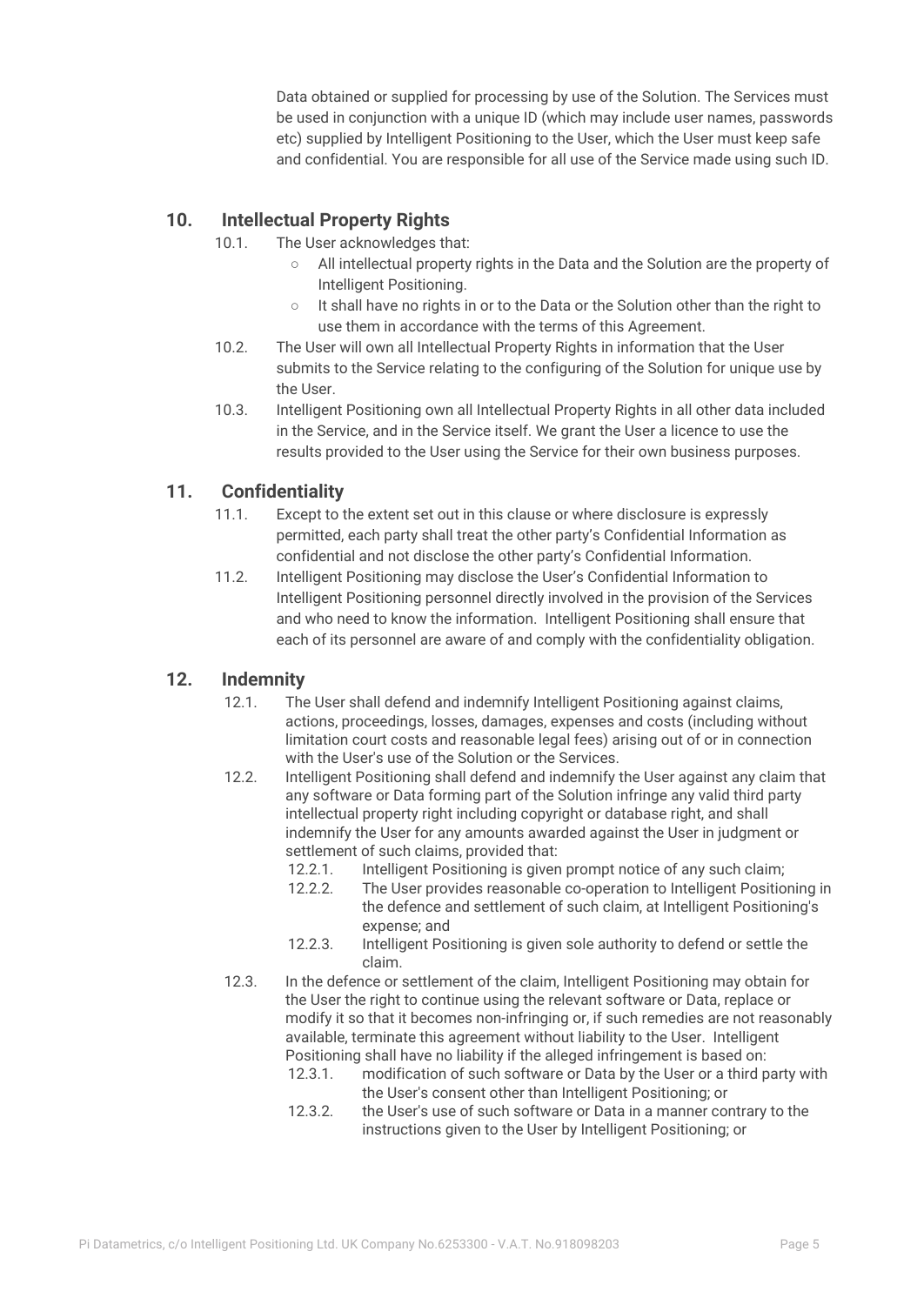- 12.3.3. the User's use of such software or Data after notice of the alleged or actual infringement from Intelligent Positioning or any appropriate authority.
- 12.4. Clauses 12.2 and 12.3 state the User's sole and exclusive rights and remedies and Intelligent Positioning's entire obligations and liability, for patent, copyright, database or other intellectual property infringement**.**

#### **13. Termination**

- 13.1. Without prejudice to any other rights or remedies to which the parties may be entitled, either party may terminate this agreement without liability to the other if:
	- 13.1.1. the other party commits a material breach of any of the terms of this agreement and (if such a breach is remediable) fails to remedy that breach within 30 days of that party being notified in writing of the breach; or
	- 13.1.2. an order is made or a resolution is passed for the winding up of the other party, or circumstances arise which entitle a court of competent jurisdiction to make a winding-up order in relation to the other party; or
	- 13.1.3. an administrator or receiver is appointed in respect of the business or any assets or undertaking of the other party; the other party makes an arrangement or composition with its creditors or makes an application to a court of competent jurisdiction for the protection of its creditors; the other party ceases or threatens to cease to trade; or the other party takes or suffers any similar action in any jurisdiction in consequence of debt.
	- 13.1.4. If the SLAs as detialed in Pi Platform Support SLA are not met, the Customer has the right to terminate the agreement with immediate effect
- 13.2. On termination of this agreement for any reason:
	- 13.2.1 any licence or other permissions granted to the User to use the Solution shall immediately terminate;
	- 13.2.2 each party shall return and make no further use of any equipment, property, materials and other items (and all copies of them) belonging to the other party; and
	- 13.2.3 the accrued rights of the parties as at termination, or the continuation after termination of any provision expressly stated to survive or implicitly surviving termination, shall not be affected or prejudiced.

#### **14. Liability**

- 14.1. This clause 14 sets out the entire financial liability of Intelligent Positioning (including any liability for the acts or omissions of its employees, agents and sub-contractors) to the User in respect of:<br>14.1.1. any breach of this agreement:
	- any breach of this agreement;
	- 14.1.2. any use made by the User of the Solution or the Services or any part of them; and
	- 14.1.3. any representation, statement or tortuous act or omission (including negligence) arising under or in connection with this agreement.
- 14.2. Except as expressly and specifically provided in this agreement:
	- 14.2.1. the User assumes sole responsibility for results obtained from the use of the Services by the User; and
		- 14.2.2. all warranties, conditions and other terms implied by statute or common law are, excluded from this agreement.
- 14.3. Nothing in this agreement excludes the liability of Intelligent Positioning for:
	- 14.3.1. death or personal injury caused by Intelligent Positioning's negligence; or
	- 14.3.2. 1fraud or fraudulent misrepresentation.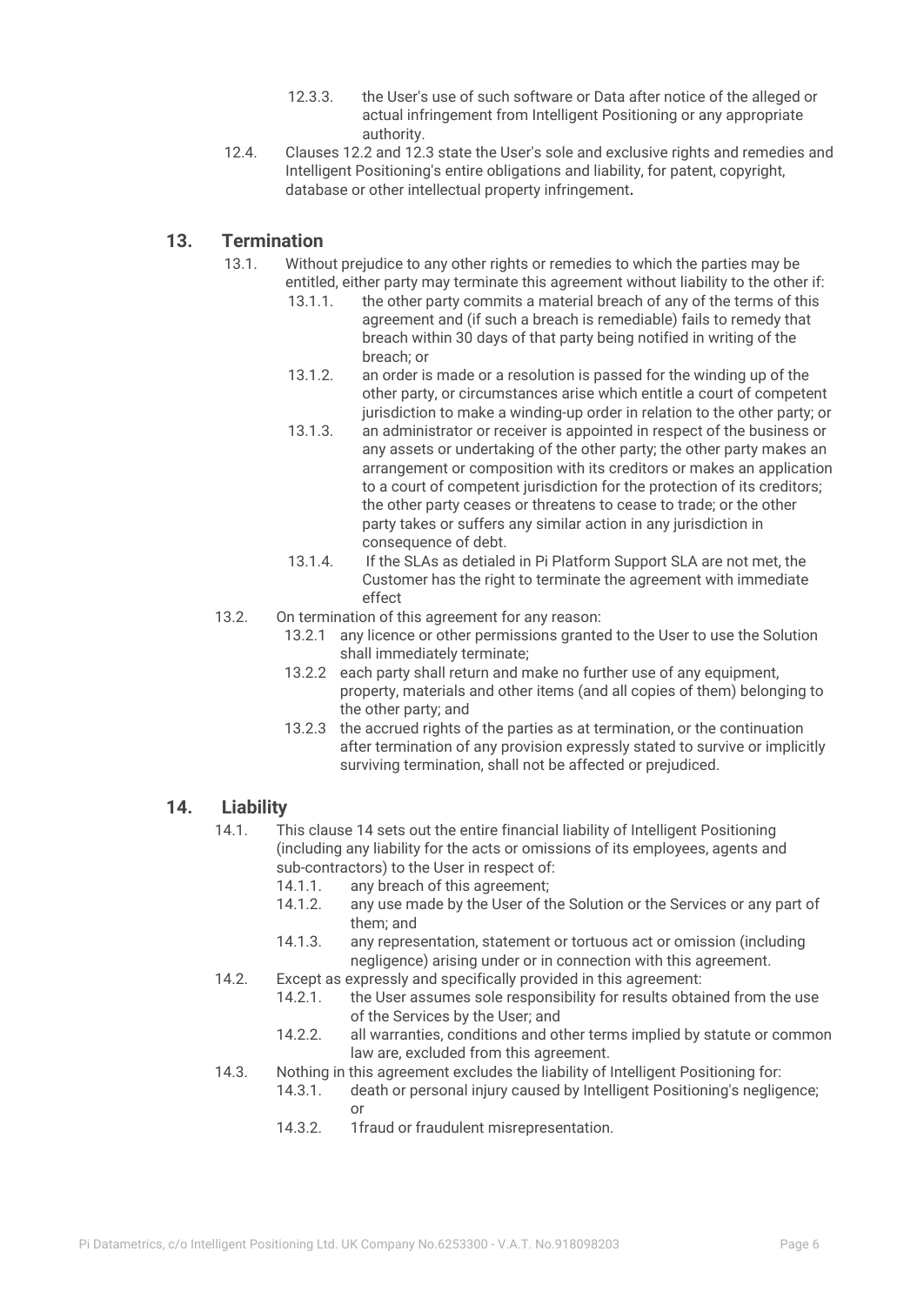- 14.4. In addition to liability under clause 14.3, Intelligent Positioning accepts liability for direct loss arising in contract or tort (including negligence or breach of statutory duty) out of the performance of the Services under the terms of this Agreement.
- 14.5. Intelligent Positioning shall not be liable whether in contract or in tort (including negligence or breach of statutory duty) for any special, indirect or consequential loss or expenses.
- 14.6. Intelligent Positioning's total aggregate liability in contract, tort (including negligence or breach of statutory duty), misrepresentation, restitution or otherwise, arising in connection with the performance or contemplated performance of this agreement shall be limited to the greater of the following sums for any single incident or series of connected incidents:-
	- 14.6.1. £2m; or
	- 14.6.2. 200% of the price paid or payable by the User for all Services provided under this Agreement during the 12 month period immediately preceding any cause of action.

#### **15. Force Majeure**

Neither party is liable for a breach caused by force majeure or event beyond its reasonable control, such as natural disaster, war, government action, or failure of third party telecommunications or other services.

#### **16. Waiver**

- 16.1. A waiver of any right under this agreement is only effective if it is in writing and it applies only to the party to whom the waiver is addressed and to the circumstances for which it is given.
- 16.2. Unless specifically provided otherwise, rights arising under this agreement are cumulative and do not exclude rights provided by law.

#### **17. Assignment**

- 17.1. The User shall not, without the prior written consent of Intelligent Positioning, assign, transfer, charge, sub-contract or deal in any other manner with all or any of its rights or obligations under this agreement.
- 17.2. Intelligent Positioning may at any time assign, transfer, charge, sub-contract or deal in any other manner with all or any of its rights or obligations under this agreement.

#### **18. Third party rights**

This agreement is made for the benefit of the parties to it and (where applicable) their successors and permitted assigns, and is not intended to benefit, or be enforceable by, anyone else.

#### **19. Notices**

- 19.1. Any notice given by a party under this Agreement shall be in writing and shall be:
	- Delivered by hand or by prepaid first-class post or other next working day delivery service at its registered office or its principal place of business as set out in this Agreement;
	- Sent by email to an email address notified for the purpose in this Agreement or notified as an amendment subsequently;
	- Any notice to be served upon the User by email must be sent to the User's contact email
	- Any notice to be served by email upon Intelligent Positioning must be sent to dan@intelligentpositioning.com
- 19.2. Any notice shall be deemed to have been received:
	- If delivered by hand at the time the notice is left at the proper address.
	- If sent by prepaid first-class post or other next working day delivery service at 9.00 a.m. on the second Business Day after posting.
	- If sent by email at 9.00 a.m. on the next Business Day after transmission.